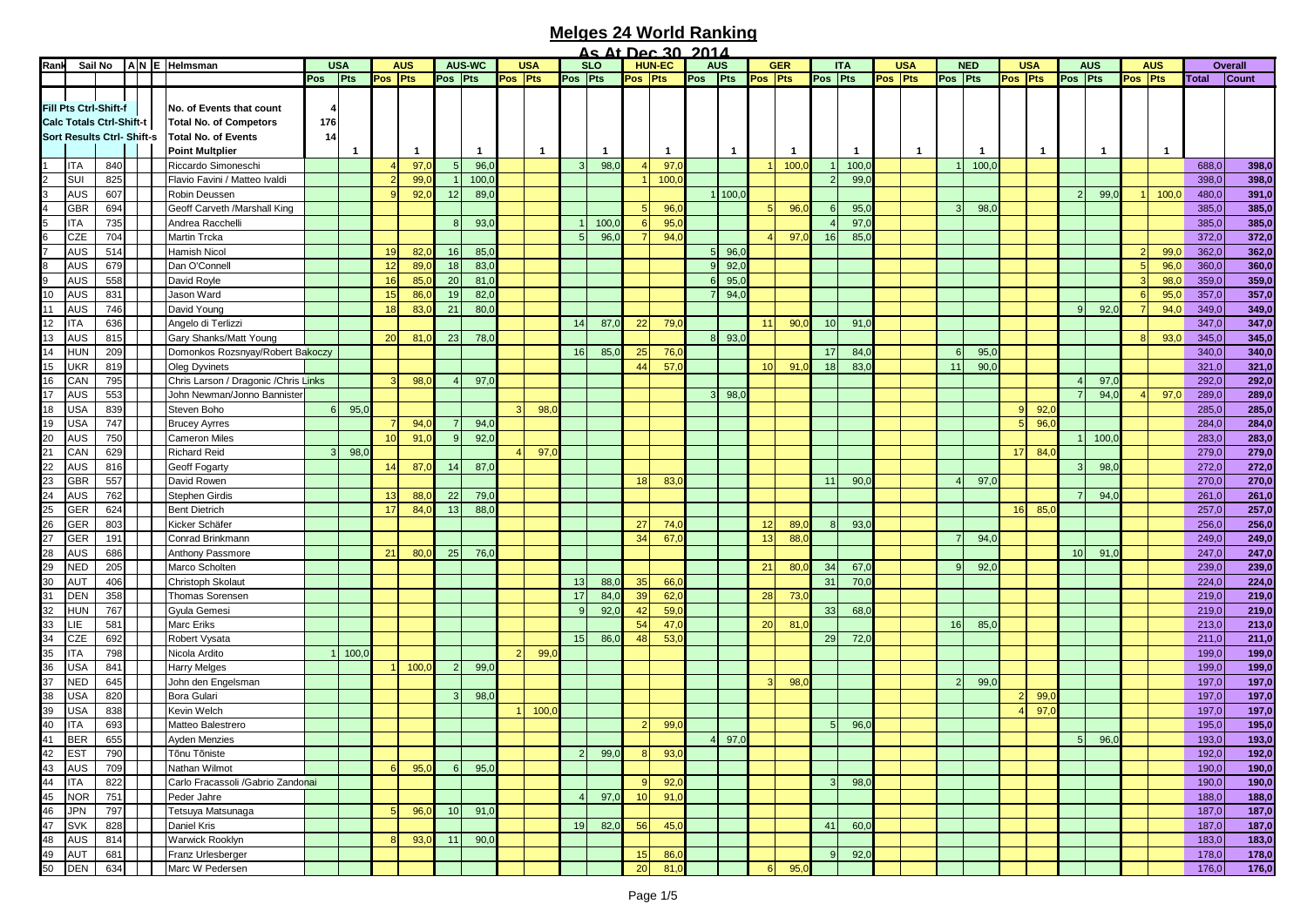|         |            |     |                                |                |      |    |     |    |      |      |          |      |                 | <u>ALIJEC JU ZUIZ</u> |                |                 |                |      |    |      |                |      |                |      |    |      |    |      |       |       |
|---------|------------|-----|--------------------------------|----------------|------|----|-----|----|------|------|----------|------|-----------------|-----------------------|----------------|-----------------|----------------|------|----|------|----------------|------|----------------|------|----|------|----|------|-------|-------|
| 51      | <b>JPN</b> | 783 | Makoto Nagahashi               |                |      | 11 | 90, | 15 | 86,0 |      |          |      |                 |                       |                |                 |                |      |    |      |                |      |                |      |    |      |    |      | 176,0 | 176,0 |
| 52      | <b>GER</b> | 677 | Maximilian Weiss               |                |      |    |     |    |      |      |          |      |                 |                       |                |                 |                | 94,0 | 20 | 81,0 |                |      |                |      |    |      |    |      | 175,0 | 175,0 |
| 53      | <b>NOR</b> | 787 | Peder Nergaard                 |                |      |    |     |    |      |      | 11       | 90,0 | 16              | 85,0                  |                |                 |                |      |    |      |                |      |                |      |    |      |    |      | 175,0 | 175,0 |
| 54      | <b>AUS</b> | 215 | Brendan/Dean Garner/Pennell    |                |      |    |     | 17 | 84,0 |      |          |      |                 |                       |                |                 |                |      |    |      |                |      |                |      |    |      | 11 | 90,0 | 174,0 | 174,0 |
| 55      | <b>USA</b> | 292 | <b>KC Shannon</b>              |                |      |    |     |    |      | 95,0 |          |      |                 |                       |                |                 |                |      |    |      |                |      |                |      | 23 | 78,0 |    |      | 173,0 | 173,0 |
| 56      | <b>USA</b> | 620 | Manfred Schmiedl               |                |      |    |     |    |      |      |          |      |                 |                       |                |                 |                |      |    |      | $\overline{5}$ | 96,  |                |      | 26 | 75,  |    |      | 171,0 | 171,0 |
| 57      | <b>GER</b> | 355 | Nils Hollenbeck                |                |      |    |     |    |      |      |          |      |                 |                       |                |                 | 18             | 83,0 |    |      |                |      | 14             | 87,C |    |      |    |      | 170,0 | 170,0 |
| 58      | GER        | 690 | Markus Scheel                  |                |      |    |     |    |      |      |          |      | 21              | 80,0                  |                |                 | 15             | 86,  |    |      |                |      |                |      |    |      |    |      | 166,0 | 166,0 |
| 59      | <b>NED</b> | 827 | Ronald Veraar                  |                |      |    |     |    |      |      |          |      | 31              | 70,0                  |                |                 |                |      |    |      |                |      | 5 <sup>5</sup> | 96,0 |    |      |    |      | 166,0 | 166,0 |
| 60      | <b>NED</b> | 765 | Jesper Toft/Mathijs Leenheer   |                |      |    |     |    |      |      |          |      |                 |                       |                |                 | 19             | 82,  |    |      |                |      | 19             | 82,0 |    |      |    |      | 164,0 | 164,0 |
| 61      | <b>SLO</b> | 726 | Jure Jerkovic                  |                |      |    |     |    |      |      | 8        | 93,0 | 33              | 68,0                  |                |                 |                |      |    |      |                |      |                |      |    |      |    |      | 161,0 | 161,0 |
| 62      | <b>GER</b> | 234 | Peter Schneider                |                |      |    |     |    |      |      |          |      |                 |                       |                |                 | 22             | 79,0 |    |      |                |      | 21             | 80,0 |    |      |    |      | 159,0 | 159,0 |
| 63      | <b>DEN</b> | 664 | Rene Bruun                     |                |      |    |     |    |      |      | 20       | 81,0 | 24              | 77,0                  |                |                 |                |      |    |      |                |      |                |      |    |      |    |      | 158,0 | 158,0 |
| 64      | <b>AUS</b> | 710 | Scott Farrimond                |                |      | 22 | 79, | 24 | 77,0 |      |          |      |                 |                       |                |                 |                |      |    |      |                |      |                |      |    |      |    |      | 156,0 | 156,0 |
| 65      | <b>GER</b> | 266 | Jan Schmidt                    |                |      |    |     |    |      |      |          |      |                 |                       |                |                 | 26             | 75,0 |    |      |                |      | 20             | 81,  |    |      |    |      | 156,0 | 156,0 |
| 66      | <b>AUS</b> | 133 | Ken Abbott                     |                |      | 23 | 78, | 26 | 75,0 |      |          |      |                 |                       |                |                 |                |      |    |      |                |      |                |      |    |      |    |      | 153,0 | 153,0 |
| 67      | <b>HUN</b> | 589 | Attila Bujaky                  |                |      |    |     |    |      |      |          |      | 30 <sup>1</sup> | 71,0                  |                |                 |                |      | 21 | 80,0 |                |      |                |      |    |      |    |      | 151,0 | 151,0 |
|         | <b>DEN</b> | 761 |                                |                |      |    |     |    |      |      |          |      | 36              | 65,0                  |                |                 | 16             | 85,0 |    |      |                |      |                |      |    |      |    |      | 150,0 | 150,0 |
| 68      |            | 742 | Peter Havn                     |                |      |    |     |    |      |      |          |      |                 |                       |                |                 |                |      |    |      |                |      |                |      |    |      |    |      |       |       |
| 69      | <b>FIN</b> |     | Tomi Hakola                    |                |      |    |     |    |      |      |          |      | 32              | 69,0                  |                |                 |                |      | 22 | 79,0 |                |      |                |      |    |      |    |      | 148,0 | 148,0 |
| 70      | <b>GER</b> | 756 | Jan Hössermann                 |                |      |    |     |    |      |      |          |      | 41              | 60,C                  |                |                 | 14             | 87,  |    |      |                |      |                |      |    |      |    |      | 147,0 | 147,0 |
| 71      | SUI        | 530 | <b>Thierry Verhulst</b>        |                |      |    |     |    |      |      |          |      |                 |                       |                |                 |                |      | 38 | 63,0 |                |      | 18             | 83,0 |    |      |    |      | 146,0 | 146,0 |
| 72      | <b>HUN</b> | 481 | Péter Czégai /Andras Milbich   |                |      |    |     |    |      |      |          |      | 29              | 72,0                  |                |                 |                |      | 32 | 69,0 |                |      |                |      |    |      |    |      | 141,0 | 141,0 |
| 73      | SUI        | 382 | Michael Good                   |                |      |    |     |    |      |      |          |      | 37              | 64,0                  |                |                 |                |      | 25 | 76,0 |                |      |                |      |    |      |    |      | 140,0 | 140,0 |
| 74      | <b>ITA</b> | 139 | Sergio Caramell                |                |      |    |     |    |      |      | 21       | 80,0 |                 |                       |                |                 |                |      | 44 | 57,0 |                |      |                |      |    |      |    |      | 137,0 | 137,0 |
| 75      | <b>GER</b> | 673 | Peter Karrié                   |                |      |    |     |    |      |      |          |      | 49              | 52,0                  |                |                 |                |      | 19 | 82,0 |                |      |                |      |    |      |    |      | 134,0 | 134,0 |
| 76      | <b>HUN</b> | 369 | Akos Csoltó                    |                |      |    |     |    |      |      |          |      | 46              | 55,0                  |                |                 |                |      | 23 | 78,0 |                |      |                |      |    |      |    |      | 133,0 | 133,0 |
| 77      | <b>HUN</b> | 579 | <b>Tamas Pomucz</b>            |                |      |    |     |    |      |      |          |      | 47              | 54,0                  |                |                 |                |      | 24 | 77,0 |                |      |                |      |    |      |    |      | 131,0 | 131,0 |
| 78      | <b>HUN</b> | 763 | Gyorgy Kreskai                 |                |      |    |     |    |      |      | 23       | 78,0 | 55              | 46,0                  |                |                 |                |      |    |      |                |      |                |      |    |      |    |      | 124,0 | 124,0 |
| 79      | <b>DEN</b> | 426 | Soren Blume Blume / Koch Fodge |                |      |    |     |    |      |      |          |      | 52              | 49,0                  |                |                 | 27             | 74(  |    |      |                |      |                |      |    |      |    |      | 123,0 | 123,0 |
| 80      | <b>AUT</b> | 752 | Norbert Voith                  |                |      |    |     |    |      |      |          |      | 60              | 41,0                  |                |                 |                |      | 40 | 61,0 |                |      |                |      |    |      |    |      | 102,0 | 102,0 |
| 81      | <b>USA</b> | 855 | Don Jesberg                    |                |      |    |     |    |      |      |          |      |                 |                       |                |                 |                |      |    |      | $\mathbf{1}$   | 100, |                |      |    |      |    |      | 100,0 | 100,0 |
| 82      | <b>USA</b> | 849 | <b>Brian Porter</b>            |                |      |    |     |    |      |      |          |      |                 |                       |                |                 |                |      |    |      |                |      |                |      |    | 100, |    |      | 100,0 | 100,0 |
| 83      | <b>AUS</b> | 758 | Dave Alexander                 |                |      |    |     |    |      |      |          |      |                 |                       | $\overline{2}$ | 99 <sub>1</sub> |                |      |    |      |                |      |                |      |    |      |    |      | 99,0  | 99,0  |
| 84      | <b>DEN</b> | 782 | Kim Christensen                |                |      |    |     |    |      |      |          |      |                 |                       |                |                 | 2              | 99,0 |    |      |                |      |                |      |    |      |    |      | 99,0  | 99,0  |
| 85      | <b>USA</b> | 708 | <b>Thomas Ritter</b>           | $\overline{2}$ | 99,0 |    |     |    |      |      |          |      |                 |                       |                |                 |                |      |    |      |                |      |                |      |    |      |    |      | 99,0  | 99,0  |
| 86      | <b>USA</b> | 248 | Duane Yoslov                   |                |      |    |     |    |      |      |          |      |                 |                       |                |                 |                |      |    |      | $\mathcal{P}$  | 99,  |                |      |    |      |    |      | 99,0  | 99,0  |
| 87      | <b>HUN</b> | 392 | Ian Ainslie                    |                |      |    |     |    |      |      |          |      | 3               | 98,0                  |                |                 |                |      |    |      |                |      |                |      |    |      |    |      | 98,0  | 98,0  |
| 88      | <b>USA</b> | 725 | Zhenya Kirueshkin-Stepanoff    |                |      |    |     |    |      |      |          |      |                 |                       |                |                 |                |      |    |      |                | 98,  |                |      |    |      |    |      | 98,0  | 98,0  |
| 89      | <b>USA</b> | 515 | Marty Kullman                  |                |      |    |     |    |      |      |          |      |                 |                       |                |                 |                |      |    |      |                |      |                |      |    | 98,0 |    |      | 98,0  | 98,0  |
| 90      | <b>NOR</b> |     |                                |                |      |    |     |    |      |      |          |      |                 |                       |                |                 |                |      |    |      |                |      |                |      |    |      |    |      | 97,0  | 97,0  |
|         |            | 800 | Jens Altern Wathne             |                | 97,0 |    |     |    |      |      |          |      |                 |                       |                |                 |                |      |    |      |                |      |                |      |    |      |    |      |       | 97,0  |
| 91      | <b>USA</b> | 77  | <b>Robert Harf</b>             |                |      |    |     |    |      |      |          |      |                 |                       |                |                 |                |      |    |      |                | 97,  |                |      |    |      |    |      | 97,0  |       |
| 92      | <b>USA</b> | 106 | Nate Duer                      |                |      |    |     |    |      | 96,0 |          |      |                 |                       |                |                 |                |      |    |      |                |      |                |      |    |      |    |      | 96,0  | 96,0  |
| 93      | <b>USA</b> | 416 | <b>Bob Pethick</b>             | 5              | 96,0 |    |     |    |      |      |          |      |                 |                       |                |                 |                |      |    |      |                |      |                |      |    |      |    |      | 96,0  | 96,0  |
| 94      | <b>AUS</b> | 807 | Chris Way                      |                |      |    |     |    |      |      |          |      |                 |                       |                |                 |                |      |    |      |                |      |                |      |    |      |    | 95,0 | 95,0  | 95,0  |
| 95      | <b>DEN</b> | 701 | Boje Pedersen                  |                |      |    |     |    |      |      |          | 95,0 |                 |                       |                |                 |                |      |    |      |                |      |                |      |    |      |    |      | 95,0  | 95,0  |
| 96      | <b>USA</b> | 379 | Paul-Krak Arntson              |                |      |    |     |    |      |      |          |      |                 |                       |                |                 |                |      |    |      | 6              | 95,  |                |      |    |      |    |      | 95,0  | 95,0  |
| 97      | <b>USA</b> | 635 | Steve Rhyne                    |                |      |    |     |    |      |      |          |      |                 |                       |                |                 |                |      |    |      |                |      |                |      | -6 | 95,  |    |      | 95,0  | 95,0  |
| 98      | <b>AUS</b> | 812 | Kevin Nixon                    |                |      |    |     |    |      |      |          |      |                 |                       |                |                 |                |      |    |      |                |      |                |      |    | 94,0 |    |      | 94,0  | 94,0  |
|         | 99 CRO     | 517 | Tomislav Basic                 |                |      |    |     |    |      |      | <b>7</b> | 94,0 |                 |                       |                |                 |                |      |    |      |                |      |                |      |    |      |    |      | 94,0  | 94,0  |
| 100 ITA |            | 764 | Lorenzo Gemini                 |                |      |    |     |    |      |      |          |      |                 |                       |                |                 |                |      |    | 94,0 |                |      |                |      |    |      |    |      | 94,0  | 94,0  |
| 101 USA |            | 757 | Stephen McMillan               |                |      |    |     |    |      |      |          |      |                 |                       |                |                 |                |      |    |      | 7              | 94,0 |                |      |    |      |    |      | 94,0  | 94,0  |
|         | 102 DEN    | 808 | Jesper Bendix                  |                |      |    |     |    |      |      |          |      |                 |                       |                |                 | 8 <sup>1</sup> | 93,0 |    |      |                |      |                |      |    |      |    |      | 93,0  | 93,0  |
|         | 103 GBR    | 715 | David Pinner                   |                |      |    |     |    |      |      |          |      |                 |                       |                |                 |                |      |    |      |                |      | 8 <sup>1</sup> | 93,0 |    |      |    |      | 93,0  | 93,0  |
|         | 104 USA    | 24  | Kevin Clark                    |                |      |    |     |    |      |      |          |      |                 |                       |                |                 |                |      |    |      | 8 <sup>1</sup> | 93,  |                |      |    |      |    |      | 93,0  | 93,0  |
|         | 105 USA    | 62  | Ryan Glaze                     |                |      |    |     |    |      |      |          |      |                 |                       |                |                 |                |      |    |      |                |      |                |      | ε  | 93,0 |    |      | 93,0  | 93,0  |
|         | 106 DEN    | 585 | Carsten Bech                   |                |      |    |     |    |      |      |          |      |                 |                       |                |                 |                | 92,0 |    |      |                |      |                |      |    |      |    |      | 92,0  | 92,0  |
|         | 107 USA    | 140 | Sallie/Jan Lang/Crosbie-Taylor |                |      |    |     |    |      |      |          |      |                 |                       |                |                 |                |      |    |      | 9              | 92,0 |                |      |    |      |    |      | 92,0  | 92,0  |
|         |            |     |                                |                |      |    |     |    |      |      |          |      |                 |                       |                |                 |                |      |    |      |                |      |                |      |    |      |    |      |       |       |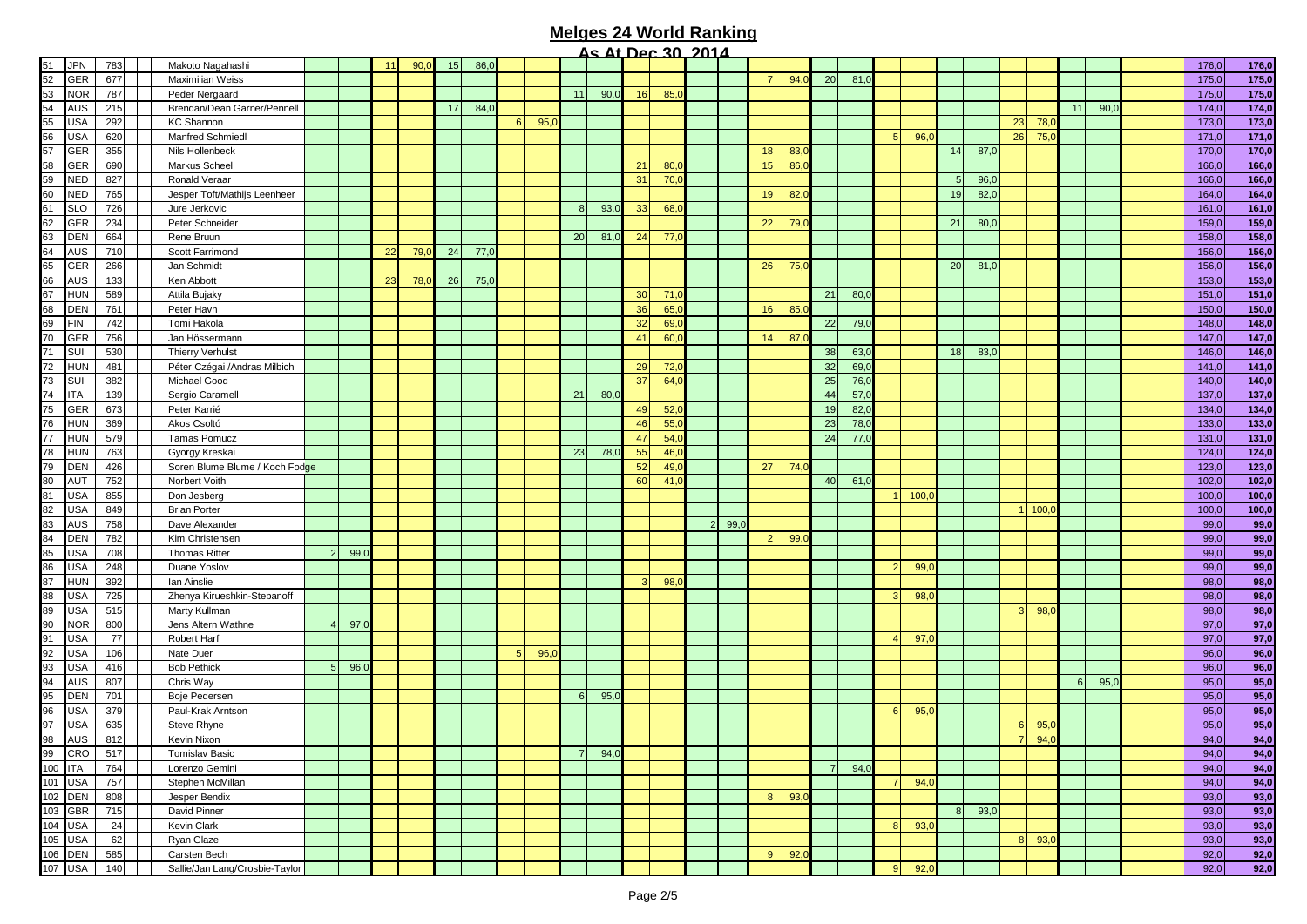|           |     |                           |  |  |  |  |    |      |    | <u> Jerman zura</u> |  |    |      |    |      |                 |      |    |      |  |      |             |
|-----------|-----|---------------------------|--|--|--|--|----|------|----|---------------------|--|----|------|----|------|-----------------|------|----|------|--|------|-------------|
| 108 AUT   | 643 | <b>Helmut Gottwald</b>    |  |  |  |  | 10 | 91,0 |    |                     |  |    |      |    |      |                 |      |    |      |  | 91,0 | 91,0        |
| 109 NED   | 789 | Carlo Vroon               |  |  |  |  |    |      |    |                     |  |    |      |    |      | 10              | 91,0 |    |      |  | 91,0 | 91,0        |
| 110 USA   | 720 | Scott Foxman              |  |  |  |  |    |      |    |                     |  |    |      |    |      |                 |      | 10 | 91,  |  | 91,0 | 91,0        |
| 111 NOR   | 732 | Herman Horn-Johannessen   |  |  |  |  |    |      | 11 | 90,0                |  |    |      |    |      |                 |      |    |      |  | 90,0 | 90,0        |
| 112 USA   | 125 | Roger Counihan            |  |  |  |  |    |      |    |                     |  |    |      |    |      |                 |      | 11 | 90,  |  | 90,0 | 90,0        |
| $113$ CZE | 792 | Fedor Kubes               |  |  |  |  |    |      |    |                     |  |    |      | 12 | 89,0 |                 |      |    |      |  | 89,0 | 89,0        |
| 114 EST   | 791 | Peter Šaraškin            |  |  |  |  |    |      | 12 | 89,0                |  |    |      |    |      |                 |      |    |      |  | 89,0 | 89,0        |
| 115 NED   | 117 | Maarten Jamin             |  |  |  |  |    |      |    |                     |  |    |      |    |      | 12              | 89,C |    |      |  | 89,0 | 89,0        |
| 116 SLO   | 753 | Hinko Golias              |  |  |  |  | 12 | 89,0 |    |                     |  |    |      |    |      |                 |      |    |      |  | 89,0 | 89,0        |
| 117 USA   | 695 | lan Schillebeeckx         |  |  |  |  |    |      |    |                     |  |    |      |    |      |                 |      | 12 | 89,0 |  | 89,0 | 89,0        |
| 118 DEN   | 779 | Peter Warrer              |  |  |  |  |    |      | 13 | 88,C                |  |    |      |    |      |                 |      |    |      |  | 88,0 | 88,0        |
| 119 ITA   | 633 | Matteo Ivaldi             |  |  |  |  |    |      |    |                     |  |    |      | 13 | 88,0 |                 |      |    |      |  | 88,0 | 88,0        |
| 120 NED   | 550 | Mark van Gelderen         |  |  |  |  |    |      |    |                     |  |    |      |    |      | 13 <sup>1</sup> | 88,C |    |      |  | 88,0 | 88,0        |
| 121 USA   | 118 | Rob Britts                |  |  |  |  |    |      |    |                     |  |    |      |    |      |                 |      | 13 | 88,  |  | 88,0 | 88,0        |
| 122 DEN   | 612 | Kris Houmann              |  |  |  |  |    |      | 14 | 87,0                |  |    |      |    |      |                 |      |    |      |  | 87,0 | 87,0        |
| 123 ITA   | 689 | Francesco Barbi           |  |  |  |  |    |      |    |                     |  |    |      | 14 | 87,0 |                 |      |    |      |  | 87,0 | 87,0        |
| 124 USA   | 687 | George Haynie             |  |  |  |  |    |      |    |                     |  |    |      |    |      |                 |      | 14 | 87.  |  | 87,0 | 87,0        |
| 125 CHI   | 159 |                           |  |  |  |  |    |      |    |                     |  |    |      |    |      |                 |      | 15 |      |  |      | 86,0        |
|           |     | <b>Cristobal Perez</b>    |  |  |  |  |    |      |    |                     |  |    |      |    |      |                 |      |    | 86,  |  | 86,0 |             |
| 126 ITA   | 722 | Andrea Pardini            |  |  |  |  |    |      |    |                     |  |    |      | 15 | 86,0 |                 |      |    |      |  | 86,0 | 86,0        |
| 127 NED   | 777 | Maarten de Pooter         |  |  |  |  |    |      |    |                     |  |    |      |    |      | 15              | 86,C |    |      |  | 86,0 | 86,0        |
| 128 FRA   | 639 | Christophe Barrue         |  |  |  |  |    |      | 17 | 84(                 |  |    |      |    |      |                 |      |    |      |  | 84,0 | 84,0        |
| 129 GBR   | 432 | <b>Ben Stone</b>          |  |  |  |  |    |      |    |                     |  |    |      |    |      | 17              | 84,0 |    |      |  | 84,0 | 84,0        |
| 130 GER   | 499 | Frank Möwert              |  |  |  |  |    |      |    |                     |  | 17 | 84,  |    |      |                 |      |    |      |  | 84,0 | 84,0        |
| 131 SLO   | 391 | Marko Potisek             |  |  |  |  | 18 | 83,0 |    |                     |  |    |      |    |      |                 |      |    |      |  | 83,0 | 83,0        |
| 132 USA   | 65  | David Hoye                |  |  |  |  |    |      |    |                     |  |    |      |    |      |                 |      | 18 | 83,  |  | 83,0 | 83,0        |
| 133 FIN   | 529 | Sami Ekblad               |  |  |  |  |    |      | 19 | 82,0                |  |    |      |    |      |                 |      |    |      |  | 82,0 | 82,0        |
| 134 USA   | 622 | Gary Schwarting           |  |  |  |  |    |      |    |                     |  |    |      |    |      |                 |      | 19 | 82(  |  | 82,0 | 82,0        |
| 135 USA   | 719 | Joe Blouin                |  |  |  |  |    |      |    |                     |  |    |      |    |      |                 |      | 20 | 81.  |  | 81,0 | 81,0        |
| 136 USA   | 457 | <b>Bob Kroetsch</b>       |  |  |  |  |    |      |    |                     |  |    |      |    |      |                 |      | 21 | 80,  |  | 80,0 | 80,0        |
| 137 SLO   | 299 | Tomaz M Virnik            |  |  |  |  | 22 | 79,0 |    |                     |  |    |      |    |      |                 |      |    |      |  | 79,0 | 79,0        |
| 138 USA   | 505 | David King                |  |  |  |  |    |      |    |                     |  |    |      |    |      |                 |      | 22 | 79,0 |  | 79,0 | 79,0        |
| 139 SUI   | 472 | Martin Jannsen            |  |  |  |  |    |      |    |                     |  | 23 | 78,0 |    |      |                 |      |    |      |  | 78,0 | 78,0        |
| 140 UKR   | 661 | Vasyl Gureyev             |  |  |  |  |    |      | 23 | 78,0                |  |    |      |    |      |                 |      |    |      |  | 78,0 | 78,0        |
| 141 GER   | 730 | Marcus Mörchen            |  |  |  |  |    |      |    |                     |  | 24 | 77,0 |    |      |                 |      |    |      |  | 77,0 | 77,0        |
| 142 USA   | 419 | Kent Picknell             |  |  |  |  |    |      |    |                     |  |    |      |    |      |                 |      | 24 | 77,  |  | 77,0 | 77,0        |
| 143 GER   | 647 | Carl-Marcus Scheffler     |  |  |  |  |    |      |    |                     |  | 25 | 76,0 |    |      |                 |      |    |      |  | 76,0 | 76,0        |
| 144 USA   | 162 | Paul Calce                |  |  |  |  |    |      |    |                     |  |    |      |    |      |                 |      | 25 | 76,  |  | 76,0 | 76,0        |
| 145 AUT   | 716 | Michael Schineis          |  |  |  |  |    |      | 26 | 75,0                |  |    |      |    |      |                 |      |    |      |  | 75,0 | 75,0        |
| 146 NED   | 833 | John De Vaan              |  |  |  |  |    |      |    |                     |  |    |      | 26 | 75,0 |                 |      |    |      |  | 75,0 | 75,0        |
| 147 CZE   | 834 |                           |  |  |  |  |    |      |    |                     |  |    |      | 27 | 74,0 |                 |      |    |      |  |      | 74,0        |
|           |     | <b>Martin Knetig</b>      |  |  |  |  |    |      |    |                     |  |    |      |    |      |                 |      |    |      |  | 74,0 | 74,0        |
| 148 USA   | 736 | Frank Davenport           |  |  |  |  |    |      |    |                     |  |    |      |    |      |                 |      | 27 | 74(  |  | 74,0 | 73,0        |
| 149 DEN   | 562 | Jesper Davidsen           |  |  |  |  |    |      | 28 | 73,0                |  |    |      |    |      |                 |      |    |      |  | 73,0 |             |
| 150 SUI   | 682 | Sacha De Micheli          |  |  |  |  |    |      |    |                     |  |    |      | 28 | 73,0 |                 |      |    |      |  | 73,0 | 73,0        |
| 151 USA   | 88  | Uvm S Team                |  |  |  |  |    |      |    |                     |  |    |      |    |      |                 |      | 28 | 73,  |  | 73,0 | 73,0        |
| 152 USA   | 414 | Christoph Kalinksi        |  |  |  |  |    |      |    |                     |  |    |      |    |      |                 |      | 29 | 72,  |  | 72,0 | 72,0        |
| 153 CAN   | 346 | Marc Steyn                |  |  |  |  |    |      |    |                     |  |    |      |    |      |                 |      | 30 | 71,  |  | 71,0 | 71,0        |
| 154 ITA   | 638 | Marco Cavallini           |  |  |  |  |    |      |    |                     |  |    |      | 30 | 71,0 |                 |      |    |      |  | 71,0 | 71,0        |
| 155 USA   | 51  | <b>Brian Tulloch</b>      |  |  |  |  |    |      |    |                     |  |    |      |    |      |                 |      | 31 | 70,0 |  | 70,0 | 70,0        |
| 156 GER   | 543 | Markus Reger              |  |  |  |  |    |      |    |                     |  |    |      | 35 | 66,0 |                 |      |    |      |  | 66,0 | <u>66,0</u> |
| 157 CZE   | 70  | Lukas Neumann             |  |  |  |  |    |      |    |                     |  |    |      | 36 | 65,0 |                 |      |    |      |  | 65,0 | 65,0        |
| 158 SUI   | 821 | Jörg Hotz                 |  |  |  |  |    |      |    |                     |  |    |      | 37 | 64,0 |                 |      |    |      |  | 64,0 | 64,0        |
| 159 SWE   | 667 | Martin Fridh              |  |  |  |  |    |      | 38 | 63,0                |  |    |      |    |      |                 |      |    |      |  | 63,0 | 63,0        |
| 160 AUT   | 609 | Christian Piringer        |  |  |  |  |    |      |    |                     |  |    |      | 39 | 62,0 |                 |      |    |      |  | 62,0 | 62,0        |
| 161 SWE   | 508 | Carl Akerson              |  |  |  |  |    |      | 40 | 61,0                |  |    |      |    |      |                 |      |    |      |  | 61,0 | 61,0        |
| 162 ITA   | 460 | Lorenzo Ceccano Tasciotti |  |  |  |  |    |      |    |                     |  |    |      | 42 | 59,0 |                 |      |    |      |  | 59,0 | 59,0        |
| 163 ITA   | 482 | Anatoly Karachinskyi      |  |  |  |  |    |      |    |                     |  |    |      | 43 | 58,0 |                 |      |    |      |  | 58,0 | 58,0        |
| 164 SWE   | 408 | Tomas Skalen              |  |  |  |  |    |      | 43 | 58,0                |  |    |      |    |      |                 |      |    |      |  | 58,0 | 58,0        |
|           |     |                           |  |  |  |  |    |      |    |                     |  |    |      |    |      |                 |      |    |      |  |      |             |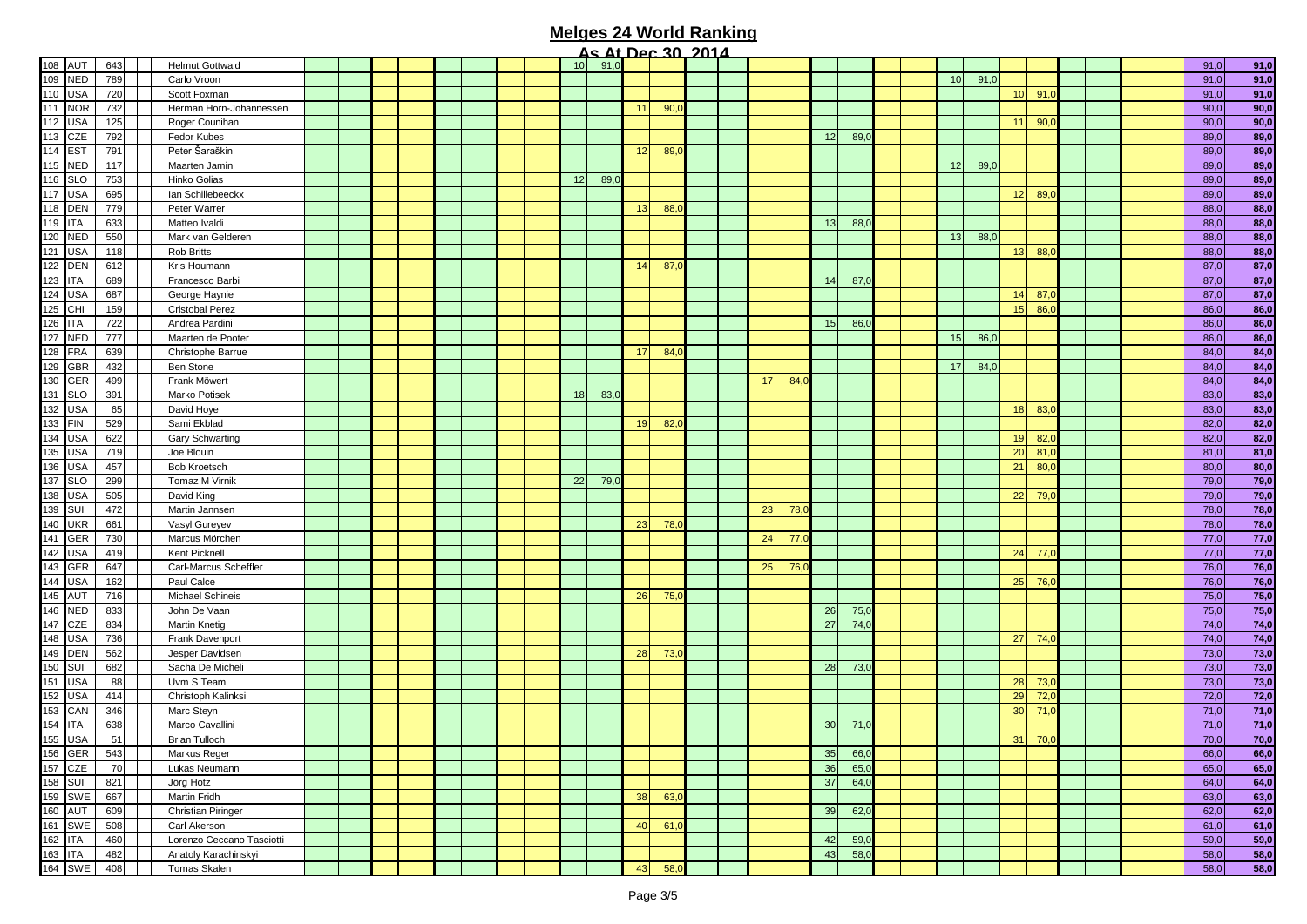|         |         |     |                      |  |  |  |  | <u>AS ALUEC 30, ZUTA</u> |    |      |  |  |    |      |  |  |  |  |  |      |                                                                                                                          |
|---------|---------|-----|----------------------|--|--|--|--|--------------------------|----|------|--|--|----|------|--|--|--|--|--|------|--------------------------------------------------------------------------------------------------------------------------|
| 165 ITA |         | 528 | Alessandro Giombetti |  |  |  |  |                          |    |      |  |  | 45 | 56,0 |  |  |  |  |  | 56,0 | 56,0                                                                                                                     |
|         | 166 SWE | 671 | Peter Ekdahl         |  |  |  |  |                          | 45 | 56,0 |  |  |    |      |  |  |  |  |  | 56,0 | $\begin{array}{r} 56,0 \\ 55,0 \\ 51,0 \\ 48,0 \\ 44,0 \\ 43,0 \\ \hline 42,0 \\ 40,0 \\ 39,0 \\ \hline 0,0 \end{array}$ |
| 167 GER |         | 582 | Aleksandr Ivanov     |  |  |  |  |                          |    |      |  |  | 46 | 55,0 |  |  |  |  |  | 55,0 |                                                                                                                          |
| 168 UKR |         | 485 | Andriy Yano          |  |  |  |  |                          | 50 | 51,0 |  |  |    |      |  |  |  |  |  | 51,0 |                                                                                                                          |
| 169 HUN |         | 759 | <b>Rick G Rick</b>   |  |  |  |  |                          | 51 | 50,0 |  |  |    |      |  |  |  |  |  | 50,0 |                                                                                                                          |
| 170 HUN |         | 728 | Kristóf Kaiser       |  |  |  |  |                          | 53 | 48,0 |  |  |    |      |  |  |  |  |  | 48,0 |                                                                                                                          |
| 171 FRA |         | 370 | Régis Bouyer         |  |  |  |  |                          | 57 | 44,0 |  |  |    |      |  |  |  |  |  | 44,0 |                                                                                                                          |
| 172 GER |         | 327 | Martin Thiermann     |  |  |  |  |                          | 58 | 43,0 |  |  |    |      |  |  |  |  |  | 43,0 |                                                                                                                          |
| 173 HUN |         | 373 | Laszló Tar           |  |  |  |  |                          | 59 | 42,0 |  |  |    |      |  |  |  |  |  | 42,0 |                                                                                                                          |
|         |         |     |                      |  |  |  |  |                          | 61 |      |  |  |    |      |  |  |  |  |  |      |                                                                                                                          |
| 174 GER |         | 640 | Klaus Tillmanns      |  |  |  |  |                          |    | 40,0 |  |  |    |      |  |  |  |  |  | 40,0 |                                                                                                                          |
| 175 HUN |         | 240 | Gergely Bödör        |  |  |  |  |                          | 62 | 39,0 |  |  |    |      |  |  |  |  |  | 39,0 |                                                                                                                          |
| 176 ITA |         | 778 | Giacomo Fossati      |  |  |  |  |                          |    |      |  |  |    |      |  |  |  |  |  | 0,0  |                                                                                                                          |
|         |         |     |                      |  |  |  |  |                          |    |      |  |  |    |      |  |  |  |  |  |      |                                                                                                                          |
|         |         |     |                      |  |  |  |  |                          |    |      |  |  |    |      |  |  |  |  |  |      |                                                                                                                          |
|         |         |     |                      |  |  |  |  |                          |    |      |  |  |    |      |  |  |  |  |  |      |                                                                                                                          |
|         |         |     |                      |  |  |  |  |                          |    |      |  |  |    |      |  |  |  |  |  |      |                                                                                                                          |
|         |         |     |                      |  |  |  |  |                          |    |      |  |  |    |      |  |  |  |  |  |      |                                                                                                                          |
|         |         |     |                      |  |  |  |  |                          |    |      |  |  |    |      |  |  |  |  |  |      |                                                                                                                          |
|         |         |     |                      |  |  |  |  |                          |    |      |  |  |    |      |  |  |  |  |  |      |                                                                                                                          |
|         |         |     |                      |  |  |  |  |                          |    |      |  |  |    |      |  |  |  |  |  |      |                                                                                                                          |
|         |         |     |                      |  |  |  |  |                          |    |      |  |  |    |      |  |  |  |  |  |      |                                                                                                                          |
|         |         |     |                      |  |  |  |  |                          |    |      |  |  |    |      |  |  |  |  |  |      |                                                                                                                          |
|         |         |     |                      |  |  |  |  |                          |    |      |  |  |    |      |  |  |  |  |  |      |                                                                                                                          |
|         |         |     |                      |  |  |  |  |                          |    |      |  |  |    |      |  |  |  |  |  |      |                                                                                                                          |
|         |         |     |                      |  |  |  |  |                          |    |      |  |  |    |      |  |  |  |  |  |      |                                                                                                                          |
|         |         |     |                      |  |  |  |  |                          |    |      |  |  |    |      |  |  |  |  |  |      |                                                                                                                          |
|         |         |     |                      |  |  |  |  |                          |    |      |  |  |    |      |  |  |  |  |  |      |                                                                                                                          |
|         |         |     |                      |  |  |  |  |                          |    |      |  |  |    |      |  |  |  |  |  |      |                                                                                                                          |
|         |         |     |                      |  |  |  |  |                          |    |      |  |  |    |      |  |  |  |  |  |      |                                                                                                                          |
|         |         |     |                      |  |  |  |  |                          |    |      |  |  |    |      |  |  |  |  |  |      |                                                                                                                          |
|         |         |     |                      |  |  |  |  |                          |    |      |  |  |    |      |  |  |  |  |  |      |                                                                                                                          |
|         |         |     |                      |  |  |  |  |                          |    |      |  |  |    |      |  |  |  |  |  |      |                                                                                                                          |
|         |         |     |                      |  |  |  |  |                          |    |      |  |  |    |      |  |  |  |  |  |      |                                                                                                                          |
|         |         |     |                      |  |  |  |  |                          |    |      |  |  |    |      |  |  |  |  |  |      |                                                                                                                          |
|         |         |     |                      |  |  |  |  |                          |    |      |  |  |    |      |  |  |  |  |  |      |                                                                                                                          |
|         |         |     |                      |  |  |  |  |                          |    |      |  |  |    |      |  |  |  |  |  |      |                                                                                                                          |
|         |         |     |                      |  |  |  |  |                          |    |      |  |  |    |      |  |  |  |  |  |      |                                                                                                                          |
|         |         |     |                      |  |  |  |  |                          |    |      |  |  |    |      |  |  |  |  |  |      |                                                                                                                          |
|         |         |     |                      |  |  |  |  |                          |    |      |  |  |    |      |  |  |  |  |  |      |                                                                                                                          |
|         |         |     |                      |  |  |  |  |                          |    |      |  |  |    |      |  |  |  |  |  |      |                                                                                                                          |
|         |         |     |                      |  |  |  |  |                          |    |      |  |  |    |      |  |  |  |  |  |      |                                                                                                                          |
|         |         |     |                      |  |  |  |  |                          |    |      |  |  |    |      |  |  |  |  |  |      |                                                                                                                          |
|         |         |     |                      |  |  |  |  |                          |    |      |  |  |    |      |  |  |  |  |  |      |                                                                                                                          |
|         |         |     |                      |  |  |  |  |                          |    |      |  |  |    |      |  |  |  |  |  |      |                                                                                                                          |
|         |         |     |                      |  |  |  |  |                          |    |      |  |  |    |      |  |  |  |  |  |      |                                                                                                                          |
|         |         |     |                      |  |  |  |  |                          |    |      |  |  |    |      |  |  |  |  |  |      |                                                                                                                          |
|         |         |     |                      |  |  |  |  |                          |    |      |  |  |    |      |  |  |  |  |  |      |                                                                                                                          |
|         |         |     |                      |  |  |  |  |                          |    |      |  |  |    |      |  |  |  |  |  |      |                                                                                                                          |
|         |         |     |                      |  |  |  |  |                          |    |      |  |  |    |      |  |  |  |  |  |      |                                                                                                                          |
|         |         |     |                      |  |  |  |  |                          |    |      |  |  |    |      |  |  |  |  |  |      |                                                                                                                          |
|         |         |     |                      |  |  |  |  |                          |    |      |  |  |    |      |  |  |  |  |  |      |                                                                                                                          |
|         |         |     |                      |  |  |  |  |                          |    |      |  |  |    |      |  |  |  |  |  |      |                                                                                                                          |
|         |         |     |                      |  |  |  |  |                          |    |      |  |  |    |      |  |  |  |  |  |      |                                                                                                                          |
|         |         |     |                      |  |  |  |  |                          |    |      |  |  |    |      |  |  |  |  |  |      |                                                                                                                          |
|         |         |     |                      |  |  |  |  |                          |    |      |  |  |    |      |  |  |  |  |  |      |                                                                                                                          |
|         |         |     |                      |  |  |  |  |                          |    |      |  |  |    |      |  |  |  |  |  |      |                                                                                                                          |
|         |         |     |                      |  |  |  |  |                          |    |      |  |  |    |      |  |  |  |  |  |      |                                                                                                                          |
|         |         |     |                      |  |  |  |  |                          |    |      |  |  |    |      |  |  |  |  |  |      |                                                                                                                          |
|         |         |     |                      |  |  |  |  |                          |    |      |  |  |    |      |  |  |  |  |  |      |                                                                                                                          |
|         |         |     |                      |  |  |  |  |                          |    |      |  |  |    |      |  |  |  |  |  |      |                                                                                                                          |